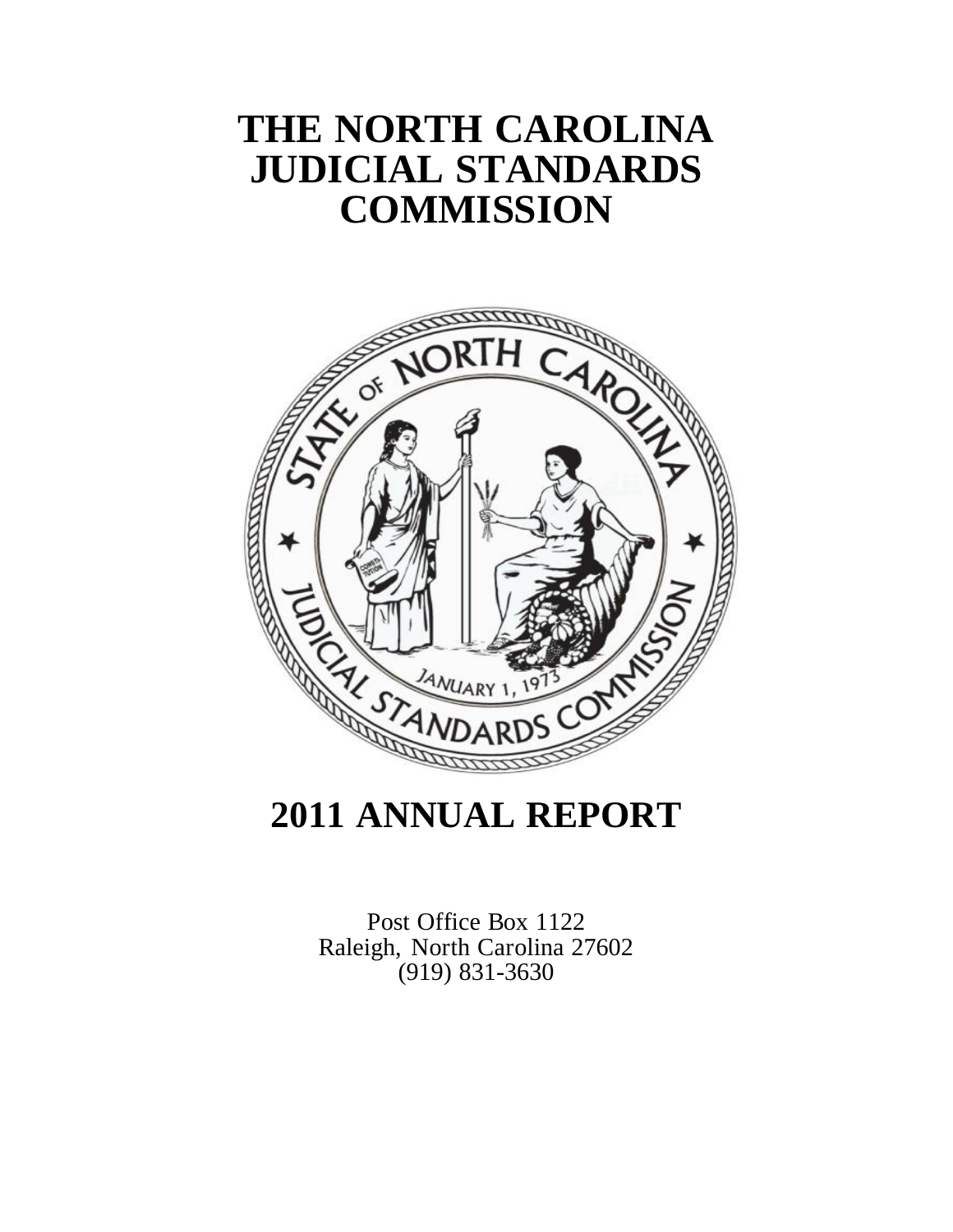## **CONTENTS**

| APPENDIX A - Past and Present Members of the |  |
|----------------------------------------------|--|
|                                              |  |

This report provides statistical data of the activities of the Commission in 2011. For further information please visit the Judicial Standards Commission's web site at:

<http://www.nccourts.org/Courts/CRS/Councils/JudicialStandards/Default.asp>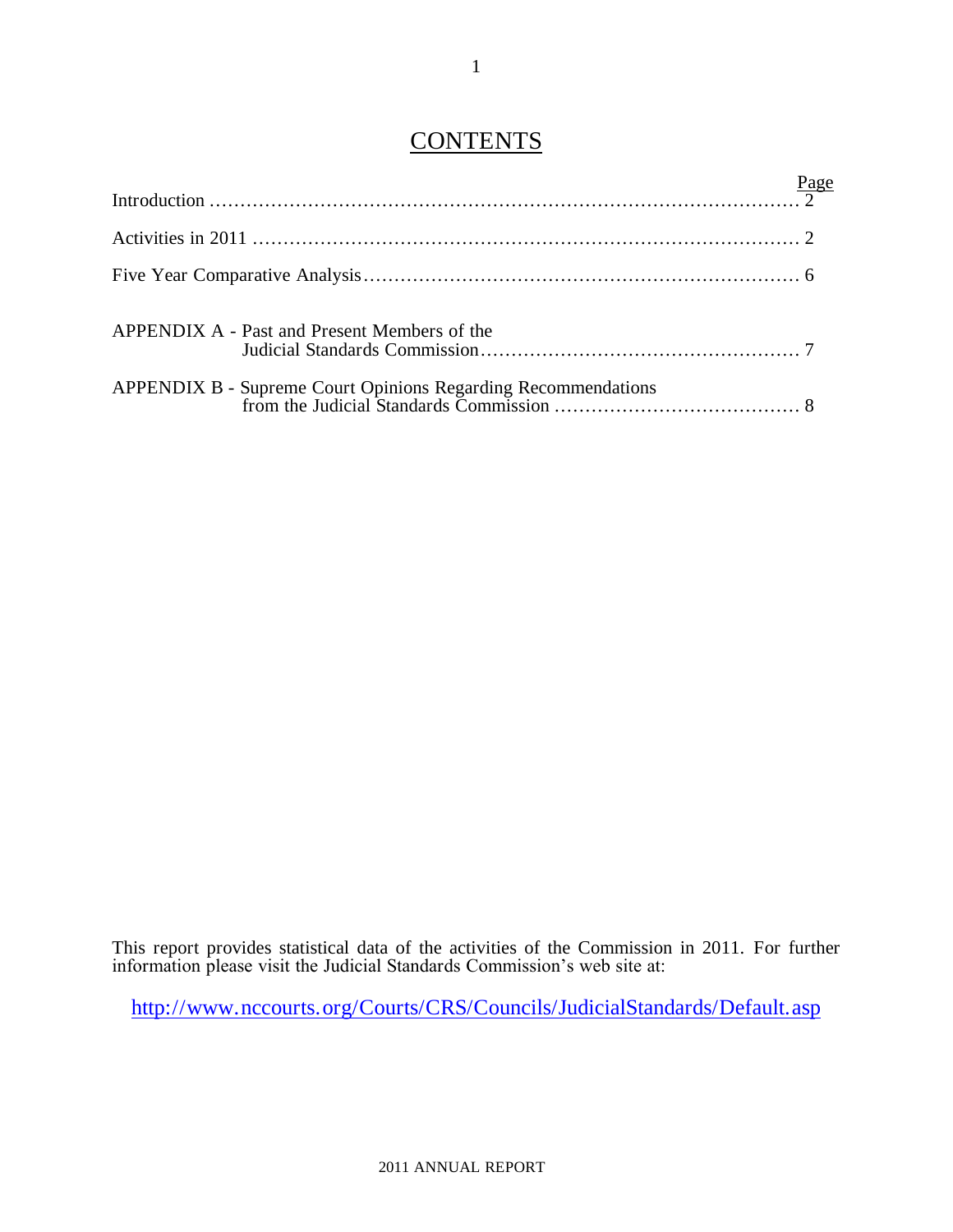#### **INTRODUCTION**

The North Carolina Judicial Standards Commission was created in 1973 by virtue of an amendment to Article IV, Section 17 of the Constitution of North Carolina and the enactment of Article 30 of Chapter 7A of the General Statutes. The purpose of the Commission has been repeatedly stated by the Supreme Court, but was first voiced by Justice Exum in *In re Crutchfield*, 289 N.C. 597, 602, 223 S.E.2d 822, 825 (1975):

> "[A proceeding before the Judicial Standards Commission] is neither criminal nor civil in nature. It is an inquiry into the conduct of a judicial officer, the purpose of which is not primarily to punish any individual but to maintain due and proper administration of justice in our State's courts, public confidence in its judicial system, and the honor and integrity of its judges."

The Commission exists as the appropriate agency "for the investigation and resolution of inquiries concerning the qualifications or conduct of any justice or judge of the General Court of Justice" N.C.G.S. §7A-374.1. Jurisdiction was expanded in 2011 to include commissioners and deputy commissioners of the NC Industrial Commission by N.C.G.S. §97.78.1. It receives and investigates complaints of judicial misconduct or disability, institutes disciplinary proceedings, conducts hearings, and recommends appropriate disciplinary action to the North Carolina Supreme Court or the North Carolina Court of Appeals. The Commission itself can neither censure nor remove. It functions to aid in determining whether a justice or judge is unfit or unsuitable, and it is for the court to actually assess the disciplinary sanctions provided in N.C.G.S. §7A-376. *In re Nowell*, 293 N.C. 235, 237 S.E.2d 246 (1977).

The Commission also provides formal advisory opinions in response to written requests. The executive director and Commission counsel provide informal advisory opinions upon request and participate in new judge training and continuing judicial education.

The membership of the Commission consists of one Court of Appeals judge, who serves as the chairperson, two superior court judges, and two district court judges, each appointed by the Chief Justice of the Supreme Court; four members of the Bar, elected by the Council of The North Carolina State Bar; and four citizens who are neither judges, active or retired, nor attorneys, two appointed by the Governor, one appointed by the Speaker of the North Carolina House of Representatives and one appointed by the President Pro Tempore of the North Carolina Senate.

#### **ACTIVITIES IN 2011**

Inquiries concerning allegations of misconduct are initiated by written complaints from members of the public or opened by the Commission acting on its own motion. 22 such complaints were pending at the beginning of 2011: 15 awaiting initial review or receipt of additional information and 7 under formal investigation. During the year, 282 new complaints were filed or initiated by the Commission on its own motion. Formal investigations were ordered in 20 complaints. Three public reprimands were ordered regarding 3 complaints. The Commission initiated formal disciplinary proceedings by filing a Statement of Charges in 2 inquiries. As indicated below, 41 matters were left pending at the end of 2011: 33 complaints awaiting initial review or the receipt of additional information and 8 complaints under formal investigation.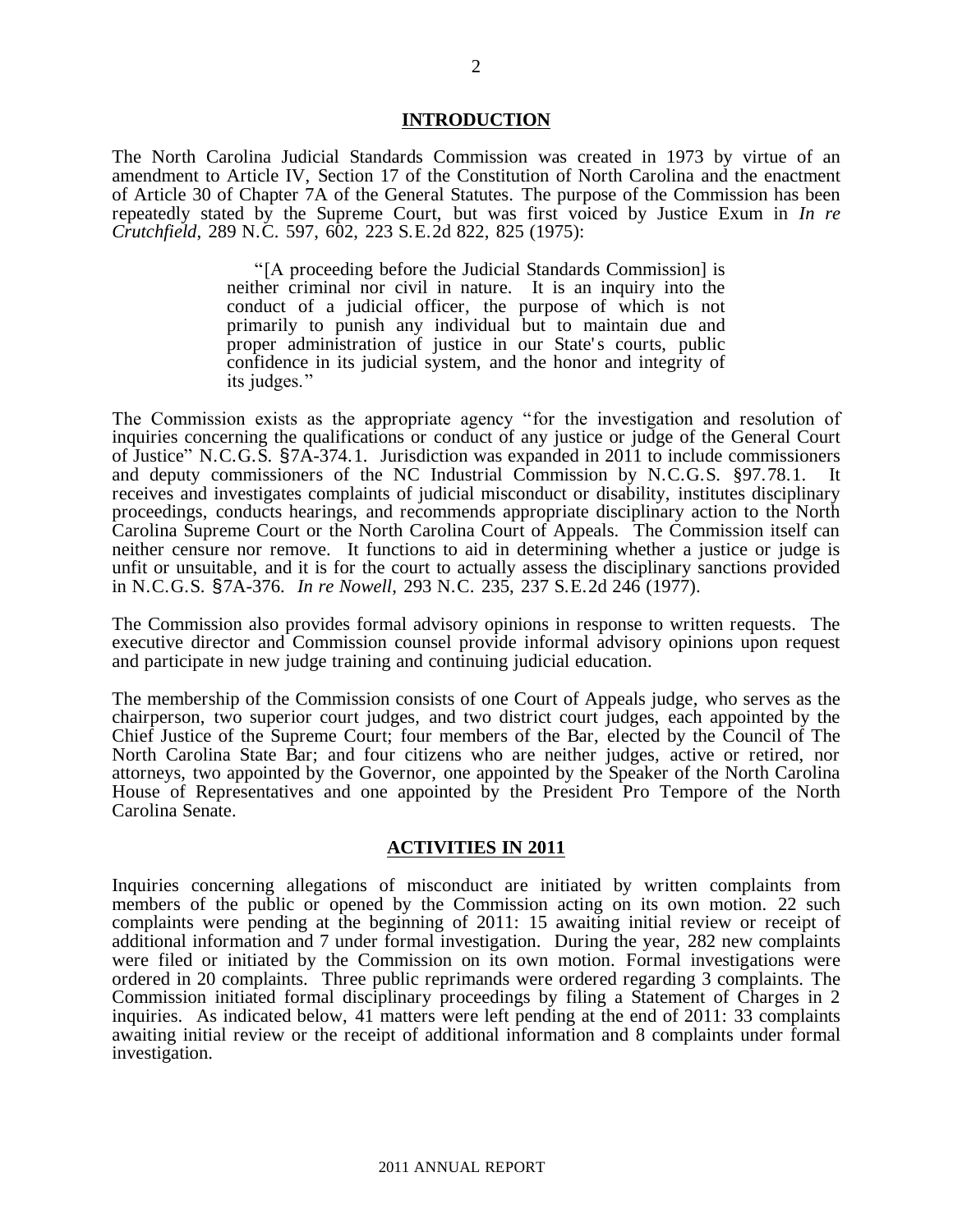#### **CASELOAD 2011**

| Matters pending $1/1/11$    | 22  |
|-----------------------------|-----|
| 2011 Complaints             | 282 |
| <b>Total Workload</b>       | 304 |
| Complaints Disposed in 2011 | 263 |
| Matters Pending 12/31/11    | 41  |

As in previous years, the majority of complaints were closed by the Commission after initial review. Of the 263 complaints disposed of during the year, 241 were dismissed after initial review, 3 were dismissed after initial review with a letter of caution, 9 were dismissed after formal investigations, and 5 were dismissed after a formal investigation with a letter of caution. Three public reprimands were ordered by the Commission. Two disciplinary caution. Three public reprimands were ordered by the Commission. proceedings were filed in 2011, with hearings conducted in each. The hearings resulted in recommendations for discipline being filed with the Supreme Court of North Carolina, one for suspension and one for censure.

#### **COMPLAINT DISPOSITION 2011**

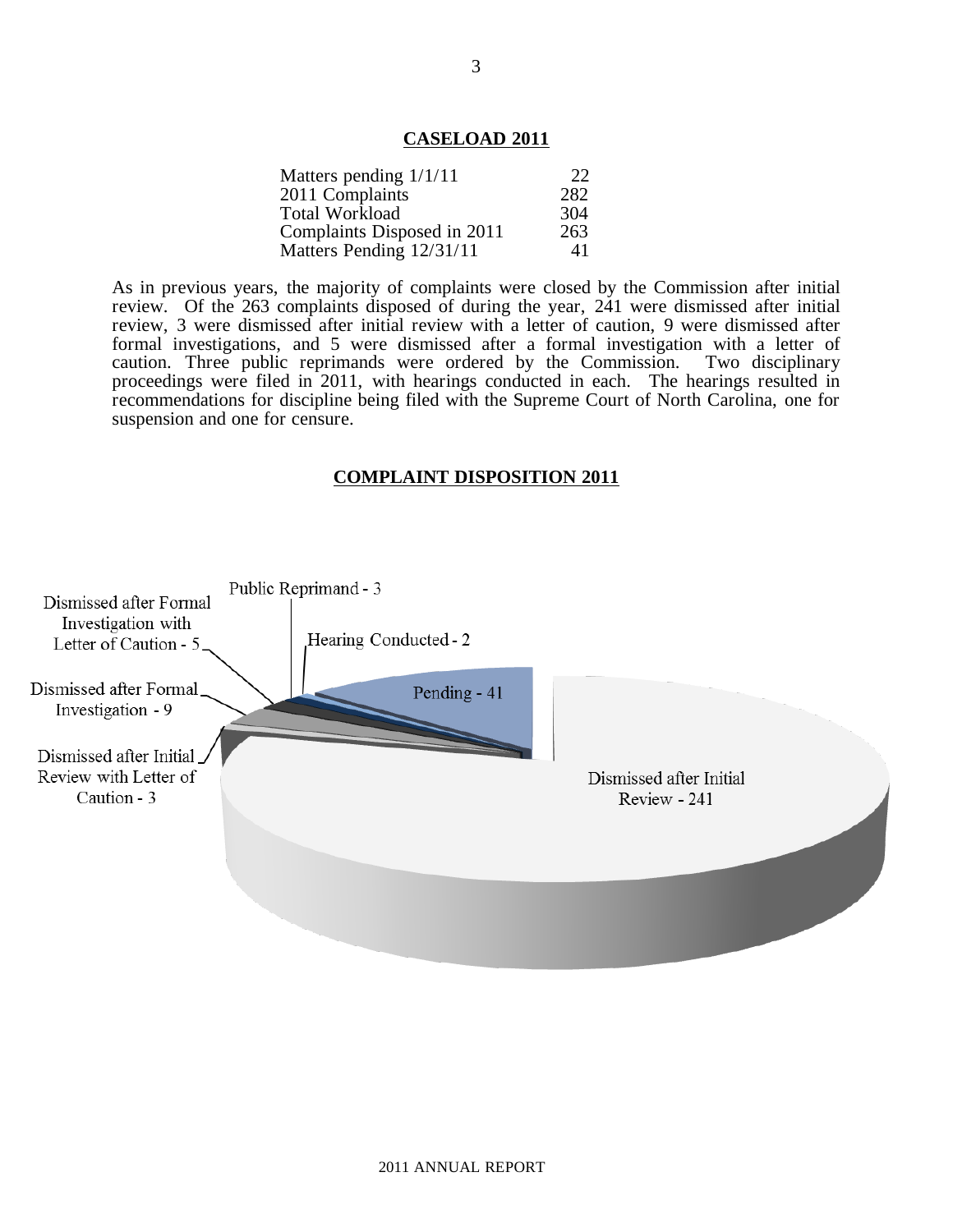### **SOURCES OF COMPLAINTS**



Some complaints were provided by more than one complainant.

### **CATEGORIES OF RESPONDENT JUDGES**



Some complaints named more than one judge or justice.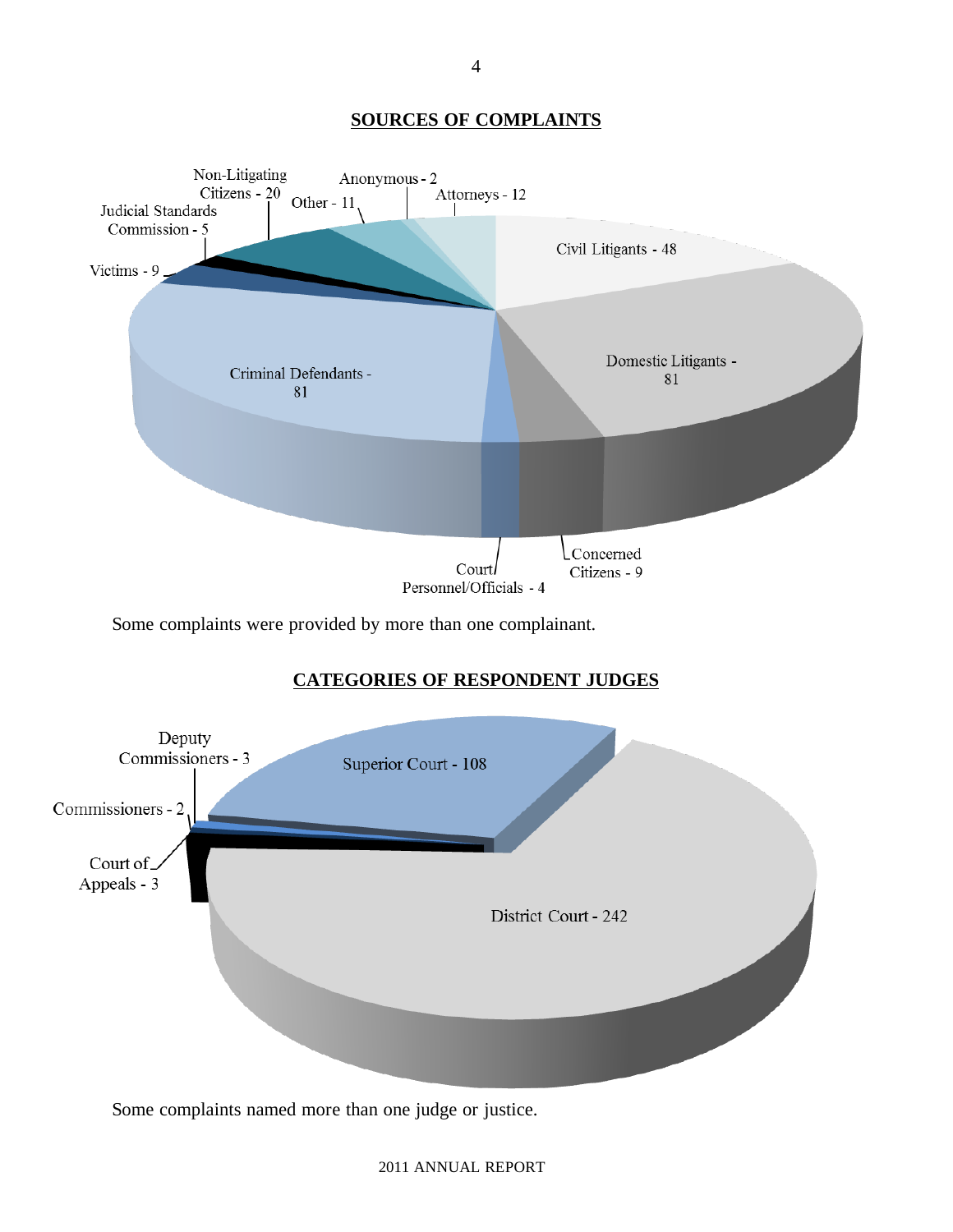## **COMPLAINT ALLEGATIONS**

| Abuse of Power                    | 63             |
|-----------------------------------|----------------|
| <b>Bias</b>                       | 104            |
| Campaign conduct                  | $\mathbf{1}$   |
| <b>Conflict of Interest</b>       | 8              |
| <b>Criminal Conduct</b>           | $\overline{4}$ |
| Delay                             | 37             |
| Demeanor                          | 33             |
| Denied Fair Hearing               | 36             |
| Disability                        | 2              |
| <b>Ex Parte Communication</b>     | 35             |
| <b>Failed Administrative Duty</b> | $\overline{4}$ |
| Fraud/Corruption                  | $\overline{5}$ |
| <b>Inappropriate Comments</b>     | 34             |
| Legal/Procedural Error            | 219            |
| Other                             | 16             |
| <b>Prestige Misuse</b>            | 9              |
| <b>TOTAL</b>                      |                |

Some complaints contained more than one allegation.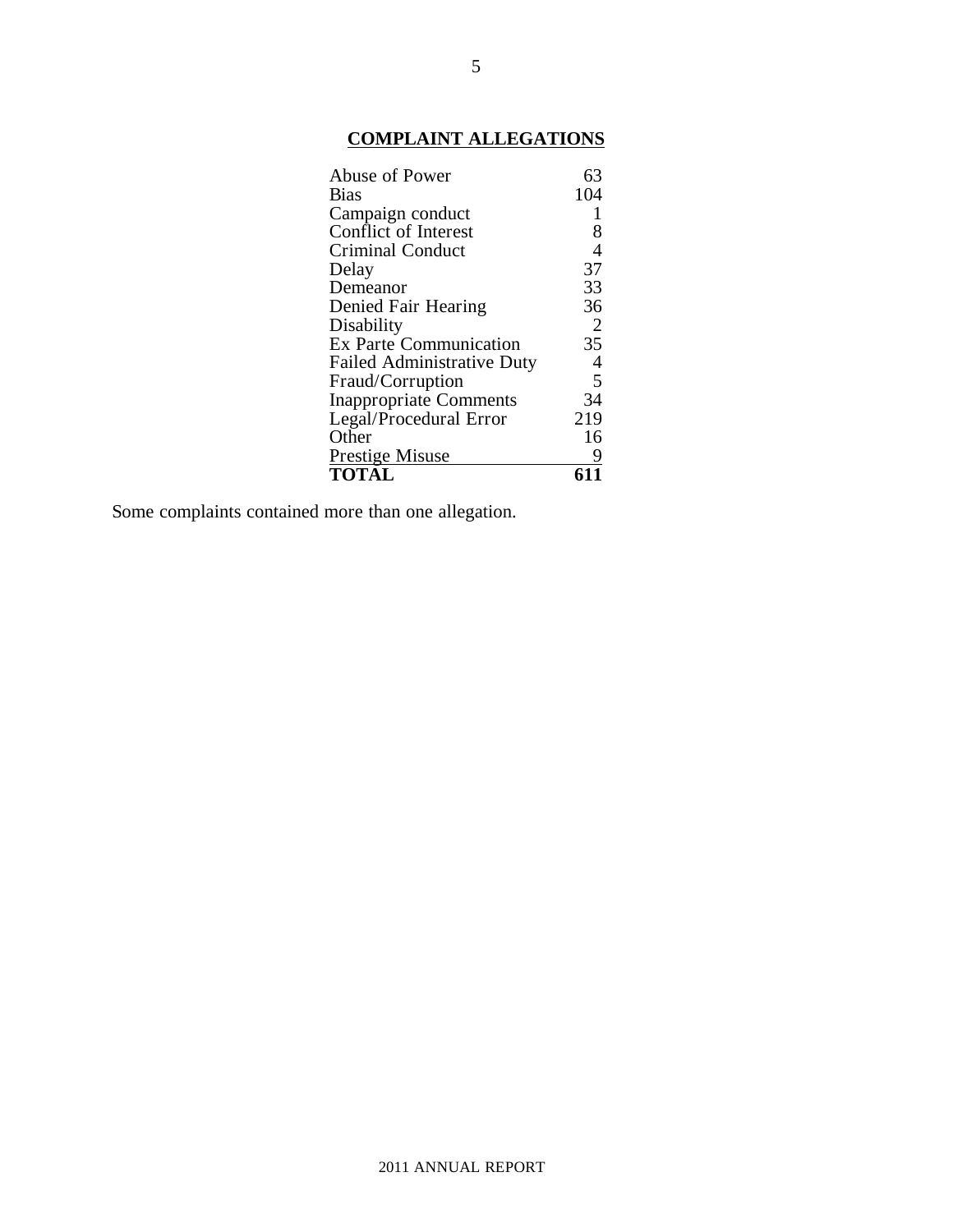| Year  | Pending<br>from<br>Previous<br>Years | <b>New</b> | Pending<br>at Year<br>End | Dismissed<br>After Initial<br>Review | Formal<br>Investigation<br>Ordered | Dismissed<br>After Formal<br>Investigation | Private<br>Letter of<br>Caution | Public<br>Reprimand | Statement<br>of Charges<br>Filed | Stipulated<br>Dismissal | Hearing<br>Conducted | Dismissed<br>After<br>Hearing | Recommendation<br>For<br>Discipline Filed |
|-------|--------------------------------------|------------|---------------------------|--------------------------------------|------------------------------------|--------------------------------------------|---------------------------------|---------------------|----------------------------------|-------------------------|----------------------|-------------------------------|-------------------------------------------|
| 2011  | 22                                   | 282        | 41                        | 241                                  | 20                                 | 9                                          | $9\neq$                         | 3                   | $\boldsymbol{2}$                 | $\boldsymbol{0}$        | $\overline{2}$       | $\boldsymbol{0}$              | 2                                         |
| 2010  | 25                                   | 241        | 22                        | 220                                  | 21                                 | 12                                         | $\overline{7}$                  |                     | $\overline{0}$                   | $1(4) \pm$              | $\boldsymbol{0}$     | 0                             | $\mathbf{0}$                              |
| 2009  | 47                                   | 279        | 25                        | 259                                  | 25                                 | 19                                         | 11                              | 4                   | 3(8)                             | $2(3)*$                 | 2(4)                 |                               | 1(3)                                      |
| 2008  | 37                                   | 306        | 47                        | 257                                  | 33                                 | 11                                         | 22                              | 3                   | 5                                | $\boldsymbol{0}$        | 3                    | 3                             |                                           |
| 2007  | 67                                   | 262        | 37                        | 260                                  | 15                                 | 8                                          | $\overline{4}$                  | 3                   | 15                               |                         | 3                    |                               | 2                                         |
| Total |                                      | 1370       |                           | 1237                                 | 114                                | 59                                         | 53                              | 14                  | 25                               | $\overline{4}$          | $10\,$               | 5                             | 6                                         |
| Avg   |                                      | 274        |                           | 247.4                                | 22.8                               | 11.8                                       | 10.6                            | 2.8                 | 5                                | .8                      | $\overline{2}$       |                               | 1.2                                       |

**FIVE YEAR COMPARATIVE ANALYSIS**

*number in ( ) indicates total number of complaints addressed*

*\* dismissed due to death of the respondent judge*

*± dismissed due to removal of the respondent judge*

*≠ a letter of caution was issued in one matter, while other issues remained under investigation*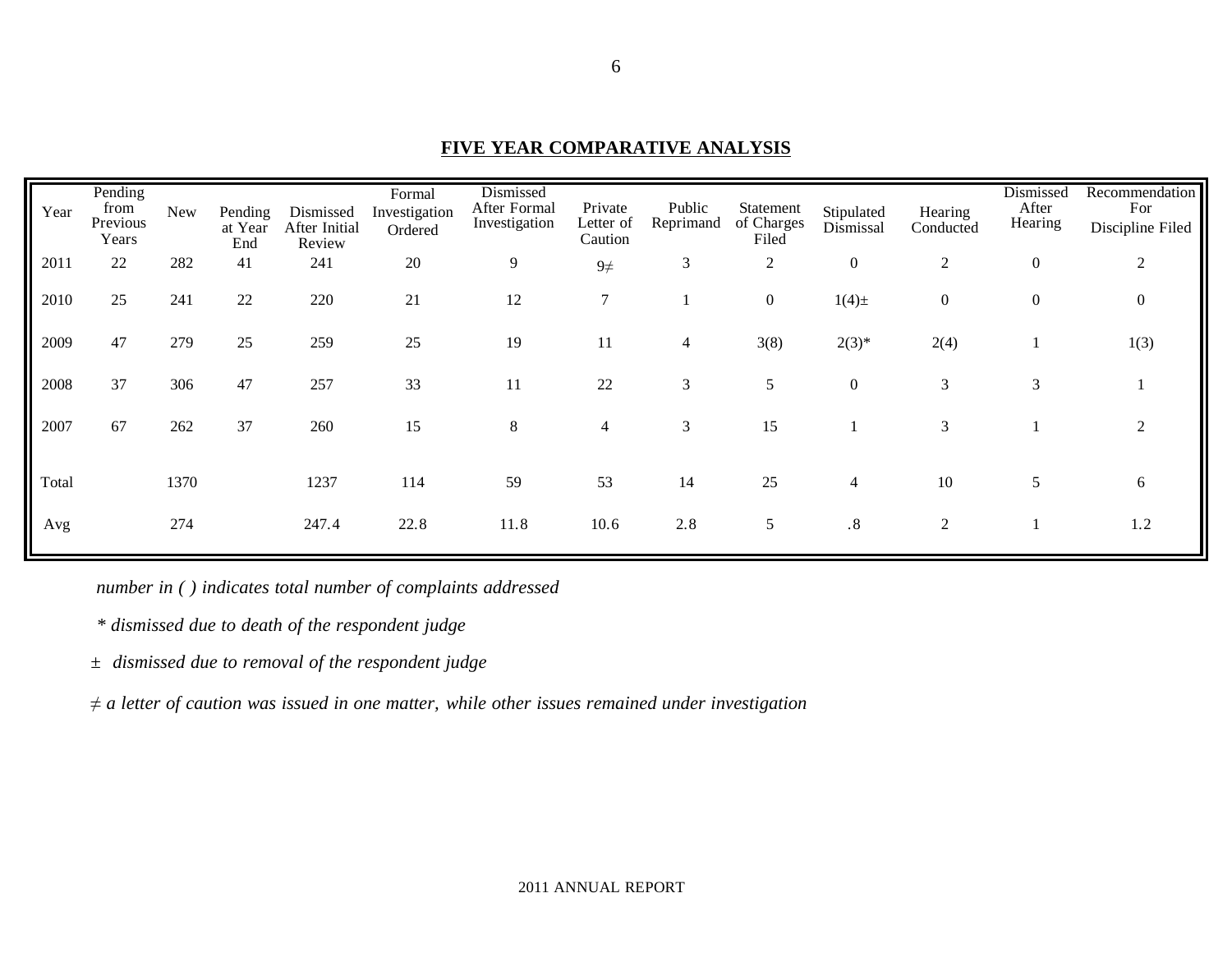#### APPENDIX A

#### **PAST AND PRESENT MEMBERS OF THE JUDICIAL STANDARDS COMMISSION**

#### **Judges Appointed by the Chief Justice**

**Court of Appeals Superior Court District Court**

| Hon. Walter E. Brock       |
|----------------------------|
| Hon. Edward B. Clark       |
| Hon. Gerald Arnold         |
| Hon. Clifton E. Johnson    |
| Hon. Sidney S. Eagles, Jr. |
| Hon. Jack L. Cozort        |
| Hon. John B. Lewis, Jr.    |
| Hon. John C. Martin *      |
|                            |

#### **Attorneys Elected by the State Bar Council**

\* *current member* Mr. Jerome B. Clark, Jr. Mrs. Veatrice C. Davis Mr. E. K. Powe Ms. Pamela S. Gaither Mr. William K. Davis Mr. Melvin C. Swann, Jr. Mr. Z. Creighton Brinson Mr. Roland W. Leary Mr. Charles M. Davis Mr. James L. Mebane Mr. Ronald Barbee Mr. T. Ray Warren Mr. William O. King Mr. Steven Michael Mr. Dudley Humphrey Mr. L.P. Hornthal, Jr. \* Mr. Edward T. Hinson, Jr.\* Mr. William H. Jones, Jr. \* Mr. Fred H. Moody, Jr. \*

| Hon. Walter E. Brock       | Hon. George M. Fountain  | Hon. E. D. Kuykendall, Jr. |
|----------------------------|--------------------------|----------------------------|
| Hon. Edward B. Clark       | Hon. W. Douglas Albright | Hon. C. Walter Allen       |
| Hon. Gerald Arnold         | Hon. James M. Long       | Hon. L. T. Hammond, Jr.    |
| Hon. Clifton E. Johnson    | Hon. Robert D. Lewis     | Hon. W. S. Harris, Jr.     |
| Hon. Sidney S. Eagles, Jr. | Hon. Marvin K. Gray      | Hon. A. Elizabeth Keever   |
| Hon. Jack L. Cozort        | Hon. James L. Baker, Jr. | Hon. Joyce A. Hamilton     |
| Hon. John B. Lewis, Jr.    | Hon. Richard D. Boner    | Hon. Tanya T. Wallace      |
| Hon. John C. Martin *      | Hon. Paul L. Jones       | Hon. Rebecca B. Knight *   |
|                            | Hon. Tanya T. Wallace *  | Hon. Alexander Lyerly *    |
|                            | Hon. Cy A. Grant *       |                            |

### **Citizens Appointed by the Governor**

Mr. Emerson T. Sanders Mr. Marvin B. Koonce, Jr. Hon. Todd W. Tilley Mr. Harold K. Bennett Mrs. George L. Hundley Mr. R. Wayne Troutman \* Mr. Robert G. Sanders Ms. N. Susan Whittington Mr. Gregory H. Greene \* Mr. Rivers D. Johnson, Jr. Mr. Albert E. Partridge, Jr. Mr. Louis J. Fisher, Jr. Mrs. Margaret H. Almond Mrs. Linda Brown Douglas Mr. Arthur B. Schools, Jr. \*

#### **Citizens Appointed by the General Assembly**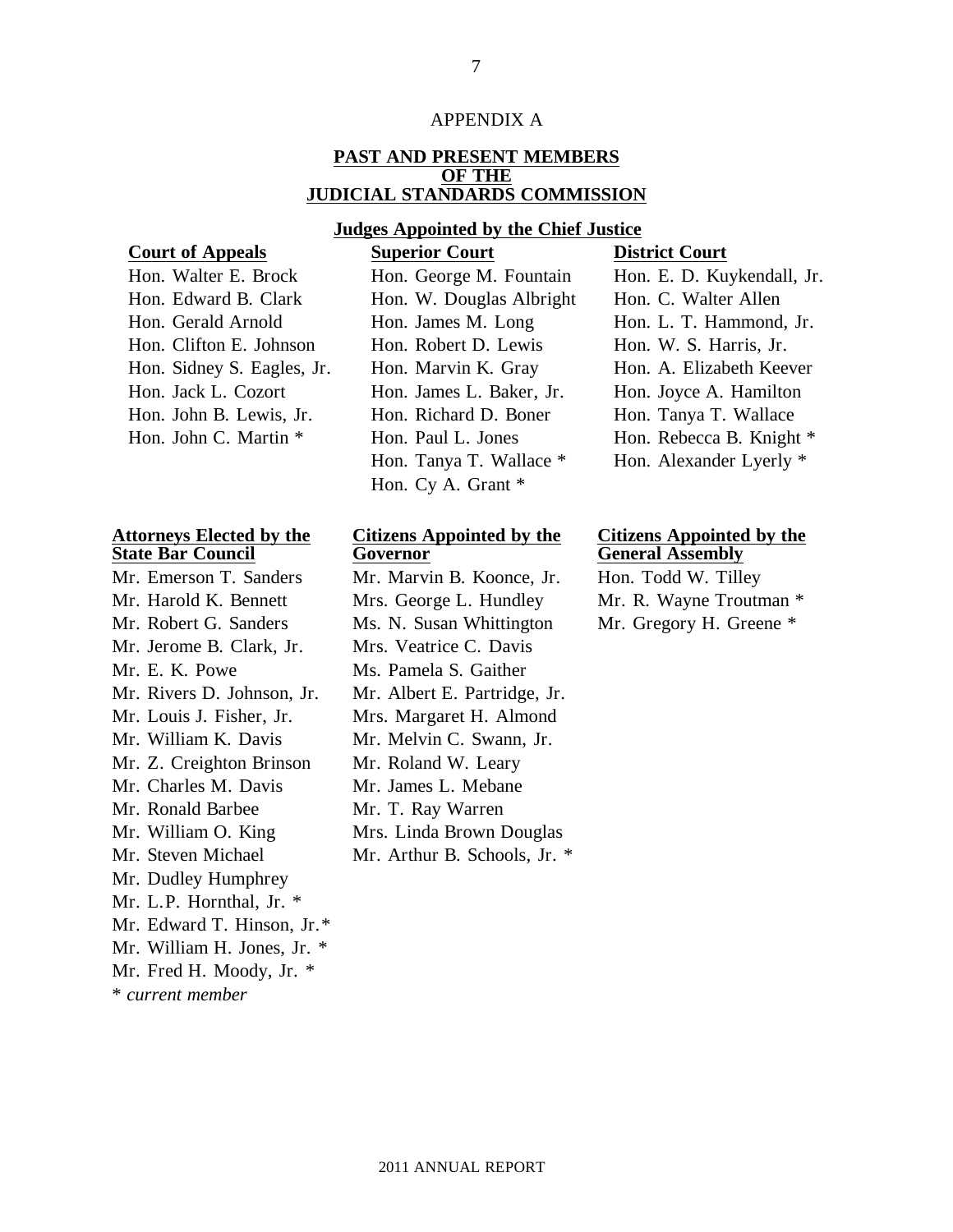#### APPENDIX B

#### **SUPREME COURT OPINIONS REGARDING RECOMMENDATIONS OF THE JUDICIAL STANDARDS COMMISSION**

*In re Crutchfield*, 289 N.C. 597, 223 S.E.2d 822 (1975) *In re Edens*, 290 N.C. 299, 226 S.E.2d 5 (1976) *In re Stuhl*, 292 N.C. 379, 233 S.E.2d 562 (1977) *In re Nowell*, 293 N.C. 235, 237 S.E.2d 246 (1977) *In re Hardy*, 294 N.C. 90, 240 S.E.2d 367 (1978) *In re Martin*, 295 N.C. 291, 245 S.E.2d 766 (1978) *In re Peoples*, 296 N.C. 109, 250 S.E.2d 890 (1978) *In re Martin* 302 N.C. 299, 275 S.E.2d 412 (1981) *In re Hunt*, 308 N.C. 328, 302 S.E.2d 235 (1983) *In re Kivett*, 309 N.C. 635, 309 S.E.2d 422 (1983) *In re Wright*, 313 N.C. 495, 329 S.E.2d 668 (1985) *In re Griffin*, 320 N.C. 163, 357 S.E.2d 682 (1987) *In re Bullock*, 324 N.C. 320, 377 S.E.2d 743 (1989) *In re Hair*, 324 N.C. 324, 377 S.E.2d 749 (1989) *In re Greene*, 328 N.C. 639, 403 S.E.2d 257 (1991) *In re Bullock*, 328 N.C. 712, 403 S.E.2d 264 (1991) *In re Sherrill*, 328 N.C. 719, 403 S.E.2d 255 (1991) *In re Harrell*, 331 N.C. 105, 414 S.E.2d 36 (1992) *In re Martin*, 333 N.C. 242, 424 S.E.2d 118 (1993) *In re Bissell*, 333 N.C. 766, 429 S.E.2d 731 (1993) *In re Hair*, 335 N.C. 150, 436 S.E.2d 128 (1993) *In re Cornelius*, 335 N.C. 198, 436 S.E.2d 836 (1993) *In re Bullock*, 336 N.C. 586, 444 S.E.2d 299 (1994) *In re Leonard*, 339 N.C. 596, 453 S.E.2d 521 (1995) *In re Martin*, 340 N.C. 248, 456 S.E.2d 517 (1995) *In re Greene*, 340 N.C. 251, 456 S.E.2d 516 (1995) *In re Ammons*, 344 N.C. 195, 473 S.E.2d 326 (1996) *In re Fuller*, 345 N.C. 157, 478 S.E.2d 641 (1996) *In re Martin*, 345 N.C. 167, 478 S.E.2d 186 (1996) *In re Renfer*, 345 N.C. 632, 482 S.E.2d 540 (1997) *In re Renfer*, 347 N.C. 382, 493 S.E.2d 434 (1997)